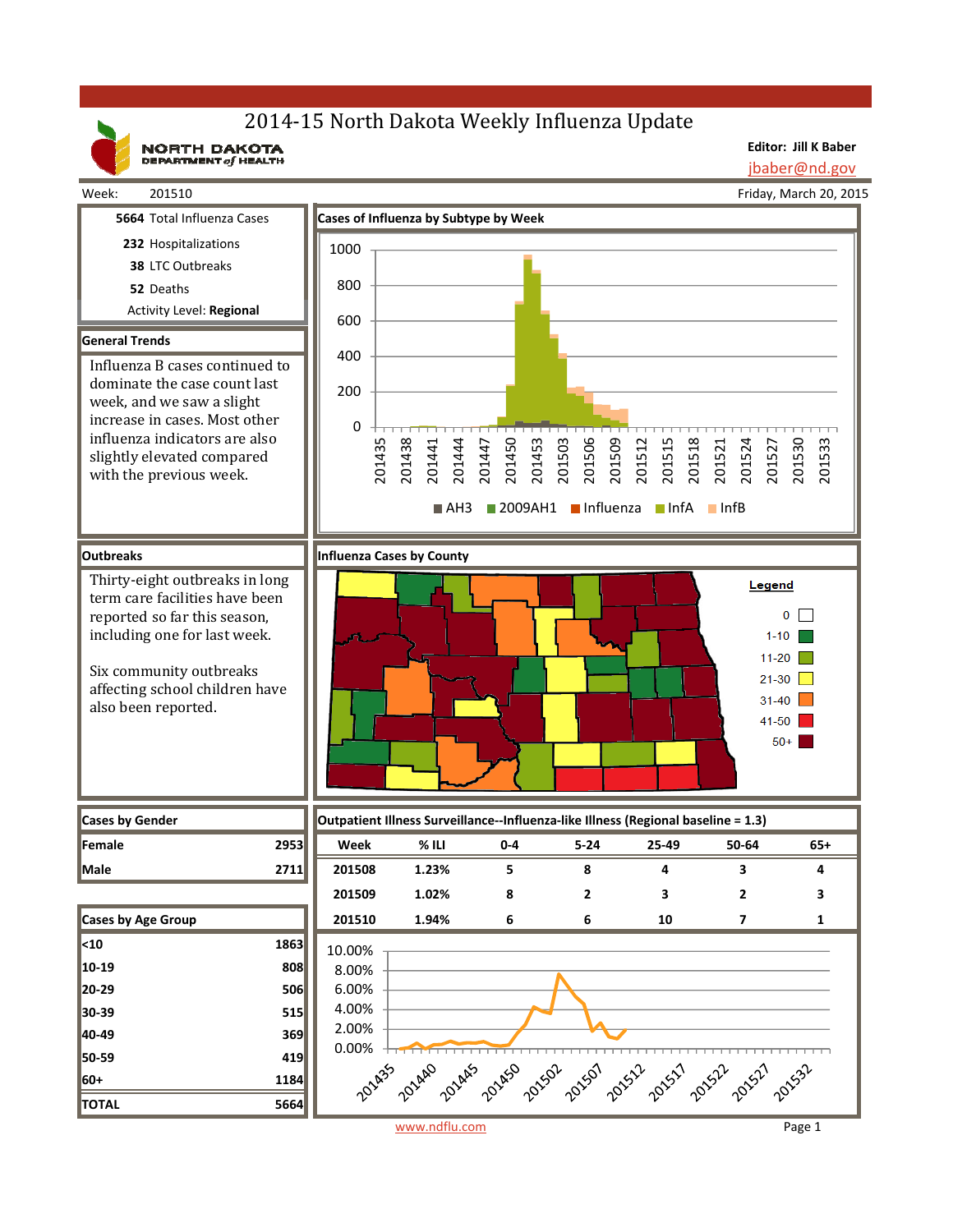# 2013‐14 North Dakota Weekly Influenza Update

**NORTH DAKOTA**<br>DEPARTMENT of HEALTH

### Week: 201510





### Friday, March 20, 2015 **North Dakota Syndromic Surveillance‐‐Influenza‐like Illness (ILI)**

The percent of visits for ILI this week in our syndromic surveillance system decreased to 0.40%. Syndromic surviellance data includes hospital and walk-in clinic data from facilities across North Dakota, as well as ND data we receive from the Department of Defense.

#### **Sentinal Laboratory Surviellance**

Percent positivity of influenza testing at sentinel laboratories increased slightly this week to 13.43%. 

\*These data do not represent all laboratory results for influenza.



Percent positivity for RSV decreased to 30.17% this week, but remains fairly high.

### **National Statistics:**

National influenza activity and surveillance information is available from the CDC FluView website at: http://www.cdc.gov/flu/weekly/, and is updated every Friday.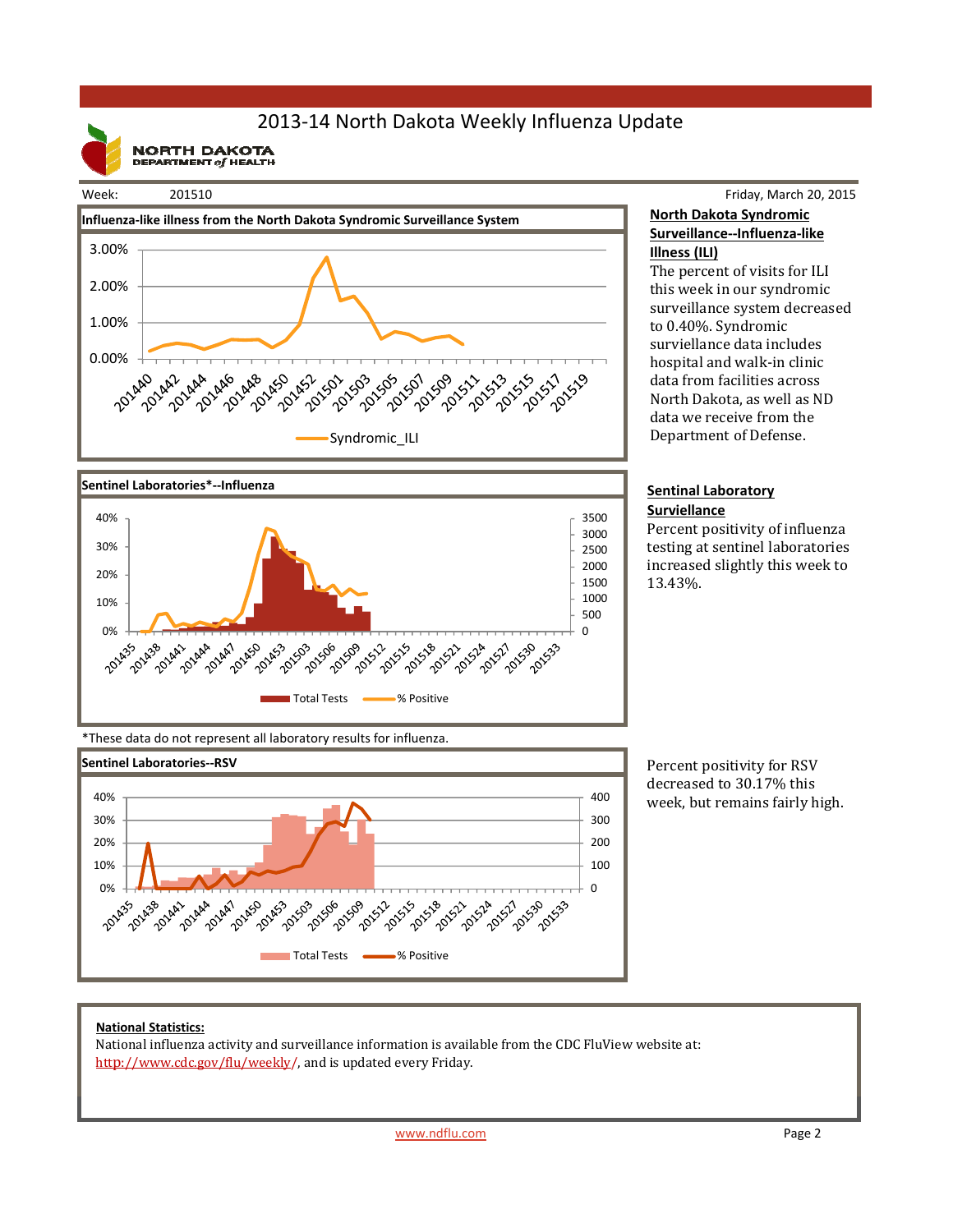# 2013‐14 North Dakota Weekly Influenza Update



**NORTH DAKOTA** DEPARTMENT  $of$  HEALTH